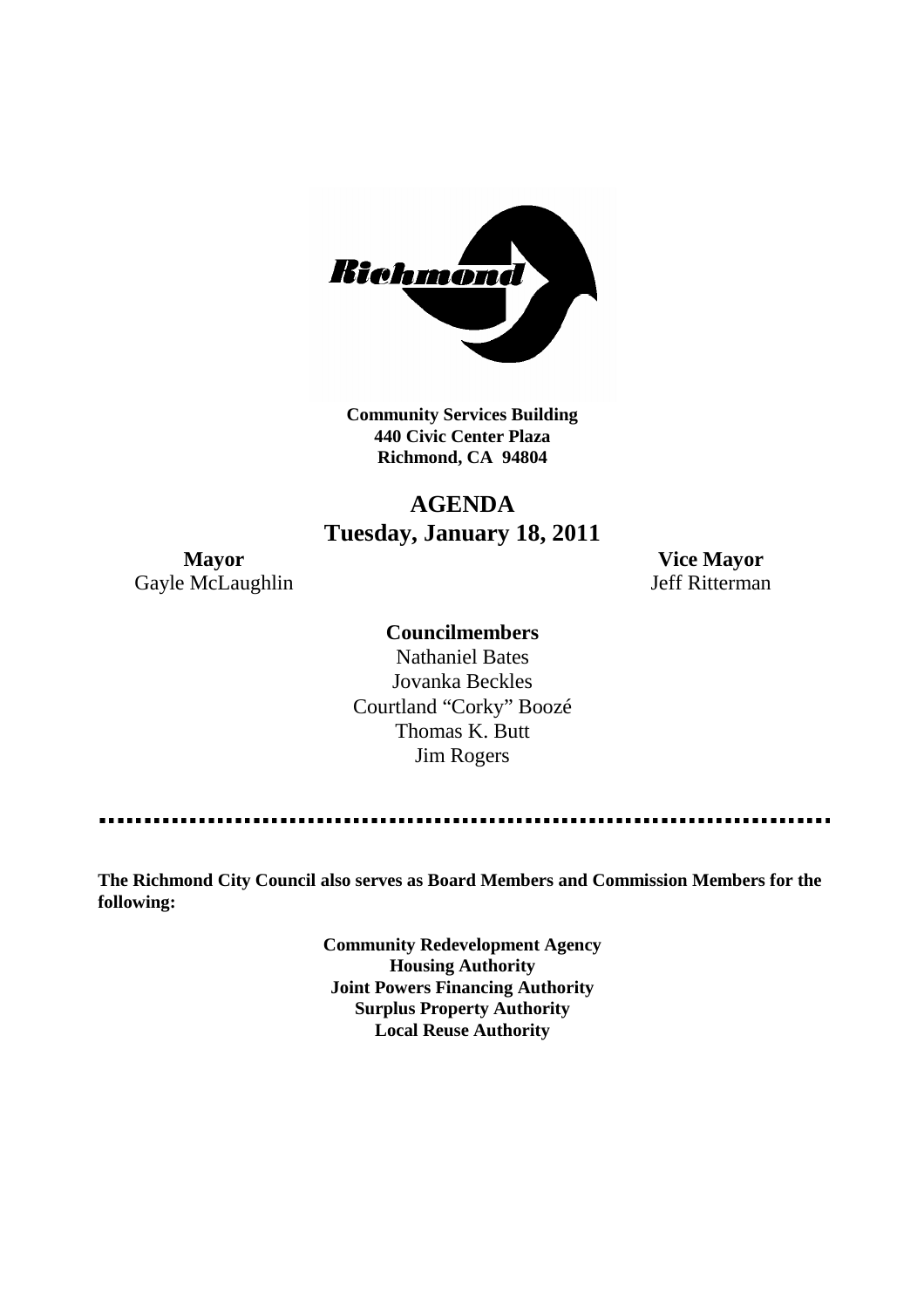# **MEETING PROCEDURES**

The City of Richmond encourages community participation at its City Council meetings and has established procedures that are intended to accommodate public input in a timely and time-sensitive way. As a courtesy to all members of the public who wish to participate in City Council meetings, please observe the following procedures:

**PUBLIC COMMENT ON AGENDA ITEMS:** Anyone who desires to address the City Council on items appearing on the agenda must complete and file a pink speaker's card with the City Clerk **prior** to the City Council's consideration of the item. Once the City Clerk has announced the item and discussion has commenced, no person shall be permitted to speak on the item other than those persons who have submitted their names to the City Clerk. Your name will be called when the item is announced for discussion. **Each speaker will be allowed TWO (2) MINUTES to address the City Council on NON-PUBLIC HEARING items listed on the agenda.**

**OPEN FORUM FOR PUBLIC COMMENT:** Individuals who would like to address the City Council on matters not listed on the agenda or on **Presentations, Proclamations and Commendations, Report from the City Attorney, or Reports of Officers** may do so under Open Forum. All speakers must complete and file a pink speaker's card with the City Clerk **prior** to the commencement of Open Forum. **The amount of time allotted to individual speakers shall be determined based on the number of persons requesting to speak during this item. The time allocation for each speaker will be as follows: 15 or fewer speakers, a maximum of 2 minutes; 16 to 24 speakers, a maximum of 1 and one-half minutes; and 25 or more speakers, a maximum of 1 minute.**

#### **SPEAKERS ARE REQUESTED TO OCCUPY THE RESERVED SEATS IN THE FRONT ROW BEHIND THE SPEAKER'S PODIUM AS THEIR NAME IS ANNOUNCED BY THE CITY CLERK.**

**CONSENT CALENDAR:** Consent Calendar items are considered routine and will be enacted, approved or adopted by one motion unless a request for removal for discussion or explanation is received from the audience or the City Council. A member of the audience requesting to remove an item from the Consent Calendar must complete and file a speaker's card with the City Clerk **prior to the City Council's consideration of Agenda Review.** An item removed from the Consent Calendar may be placed anywhere on the agenda following the City Council's agenda review.

*The City Council's adopted Rules of Procedure recognize that debate on policy is healthy; debate on personalities is not. The Chairperson has the right and obligation to cut off discussion that is too personal, too loud, or too crude.*

**\*\*\*\*\*\*\*\*\*\*\*\*\*\*\*\*\*\*\*\*\*\*\*\*\*\*\*\*\*\*\*\*\*\*\*\*\*\*\*\*\*\*\*\*\*\*\*\*\*\*\*\*\*\*\*\*\*\***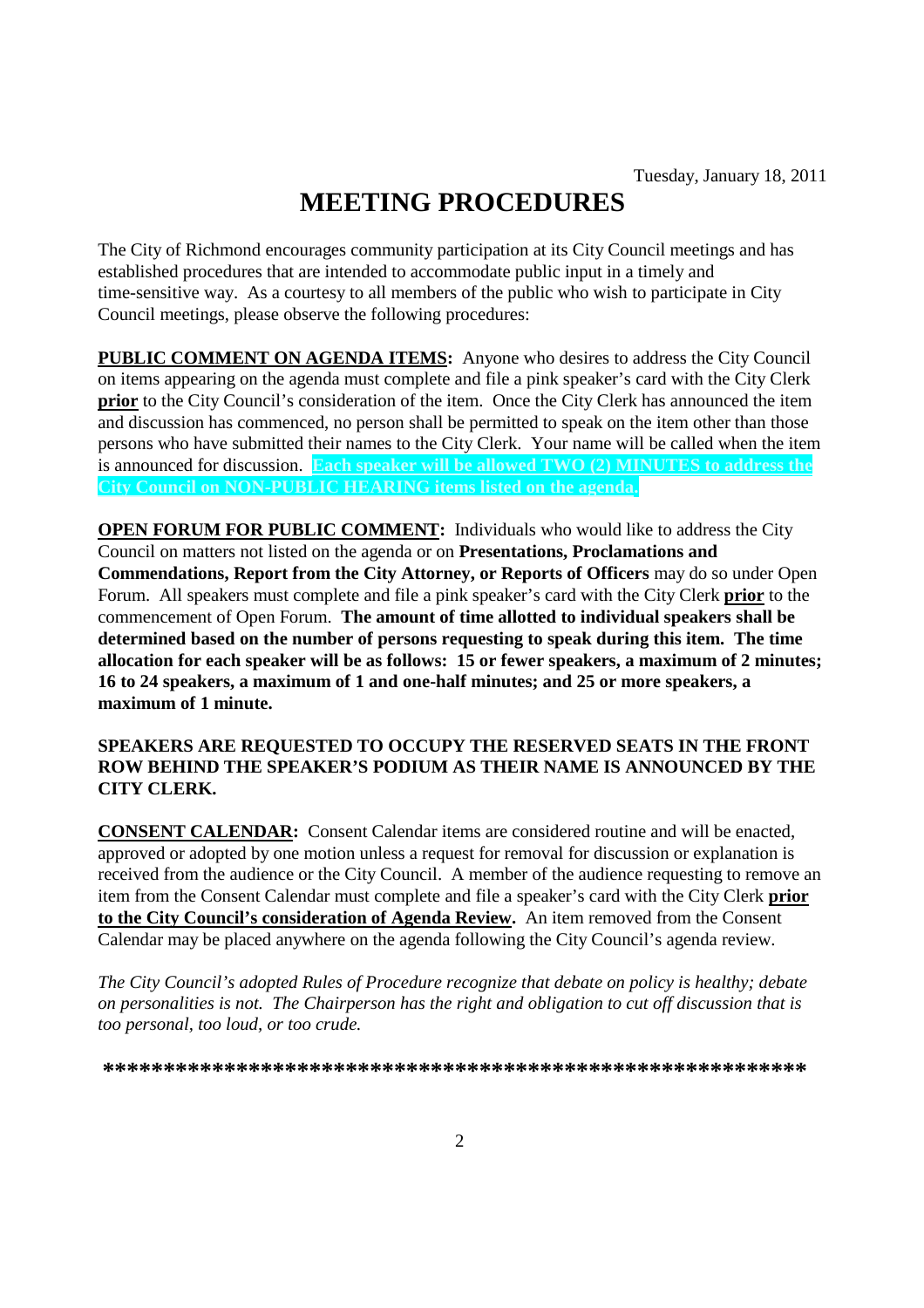Tuesday, January 18, 2011

## **EVENING OPEN SESSION**

6:00 p.m.

- **A. ROLL CALL**
- **B. PUBLIC COMMENT**
- **C. ADJOURN TO CLOSED SESSION**

### **CLOSED SESSION**

Shimada Room of the Community Services Building

#### **A. CITY COUNCIL**

**A-1.** CONFERENCE WITH LEGAL COUNSEL - EXISTING LITIGATION (Subdivision [a] of Government Code Section 54956.9):

Richards vs. City of Richmond

**\*\*\*\*\*\*\*\*\*\*\*\*\*\*\*\*\*\*\*\*\*\*\*\*\*\*\*\*\*\*\*\*\*\*\*\*\*\*\*\*\*\*\*\*\*\*\*\*\*\*\*\*\*\*\*\*\*\***

# **JOINT MEETING OF THE RICHMOND REDEVELOPMENT AGENCY/RICHMOND CITY COUNCIL**

6:30 p.m.

- **A. PLEDGE TO THE FLAG**
- **B. ROLL CALL**
- **C. STATEMENT OF CONFLICT OF INTEREST**
- **D. OPEN FORUM FOR PUBLIC COMMENT**
- **E. AGENDA REVIEW**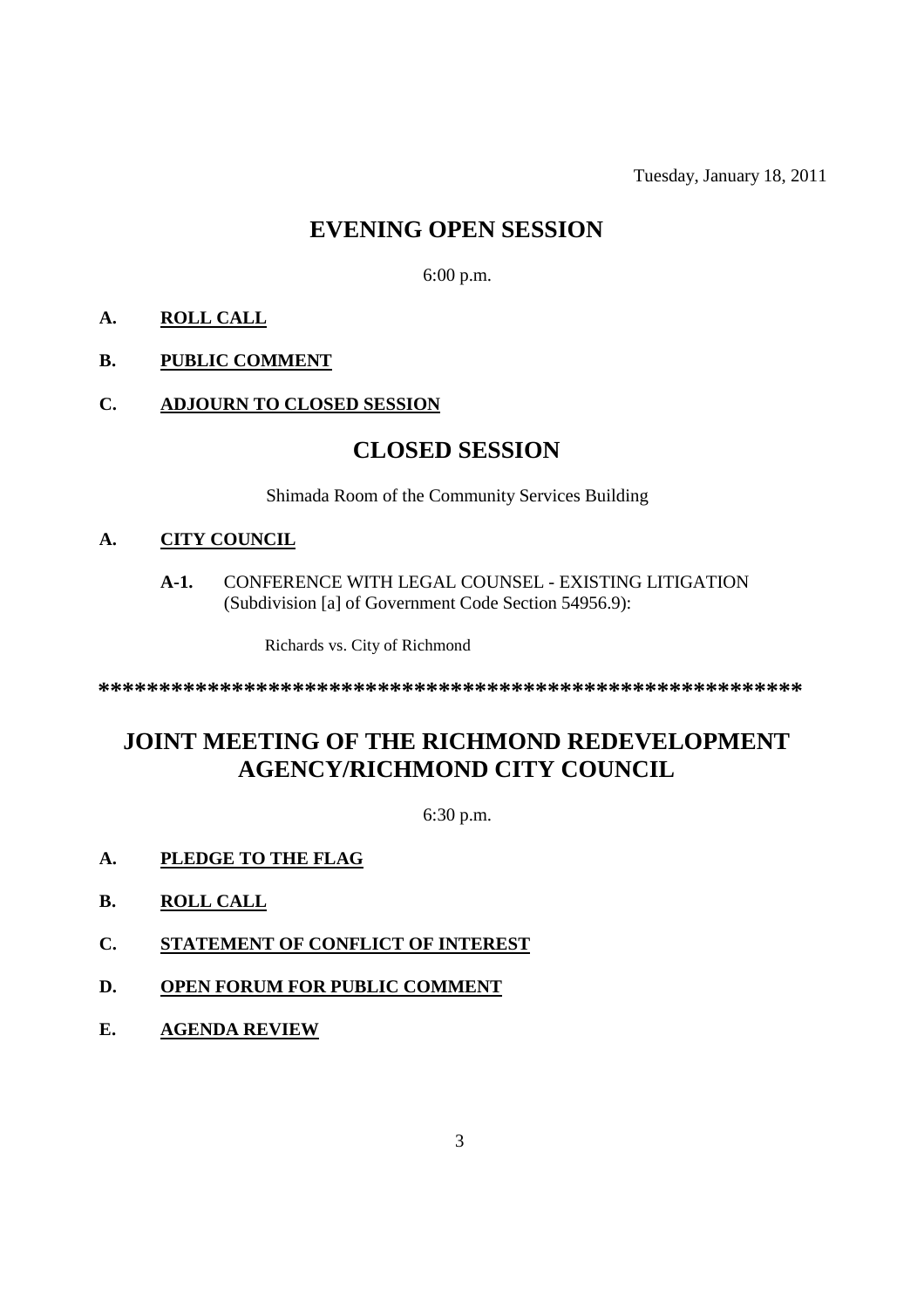#### **F. PRESENTATIONS, PROCLAMATIONS, AND COMMENDATIONS**

**F-1.** PRESENTATION of the 2011 Martin Luther King, Jr. Richmond Community Leadership and Service Awards - Mayor's Office (Mayor McLaughlin 620-6503).

#### **G. STATE OF THE CITY ADDRESS**

**G-1.** RECEIVE the State of the City Address - Mayor McLaughlin (620-6503).

#### **H. ELECTION OF VICE MAYOR**

**H-1.** ELECTION of a vice mayor for 2011 - Mayor McLaughlin (620-6503).

#### **I. REPORT FROM THE CITY ATTORNEY OF FINAL DECISIONS MADE AND NON-CONFIDENTIAL DISCUSSIONS HELD DURING CLOSED SESSION**

#### **J. REDEVELOPMENT AGENCY BOARD CONSENT CALENDAR**

**J-1.** APPROVE the minutes of the January 4, 2011, meeting - City Clerk's Office (Diane Holmes 620-6513).

#### **K. CITY COUNCIL CONSENT CALENDAR**

- **K-1.** ADOPT an ordinance (second reading) establishing the wages, salary, and compensation for: (1) the new classification of Source Control Inspector I (Salary Range No. 047D: \$5,302 - \$6,367/month); (2) the new classification of Source Control Inspector II (Salary Range No. 054B: \$5,758 - \$6,965/month); and (3) the new classification of Source Control Inspector III (Salary Range No. 059B: \$6,241 - \$7,662/month). This item is a retitling of two existing classifications and the creation of a lead position, as legally required by the Regional Water Quality Control Board - Human Resources Management Department (Leslie Knight 620-6600).
- **K-2.** APPROVE a design-build services contract with Plant Construction Company L.P. for the emergency structural stabilization of Winehaven National Register Historic District, Point Molate in an amount not to exceed \$538,835, and AMEND the Point Molate budget to include an additional \$287,835 from the General Capital Fund to finance the project in its entirety which will bring the total project budget to \$587,835 (This item was not reviewed by the Finance Committee due to the emergency nature of this project) - Engineering Services (Edric Kwan/Joel Camacho 620-5482).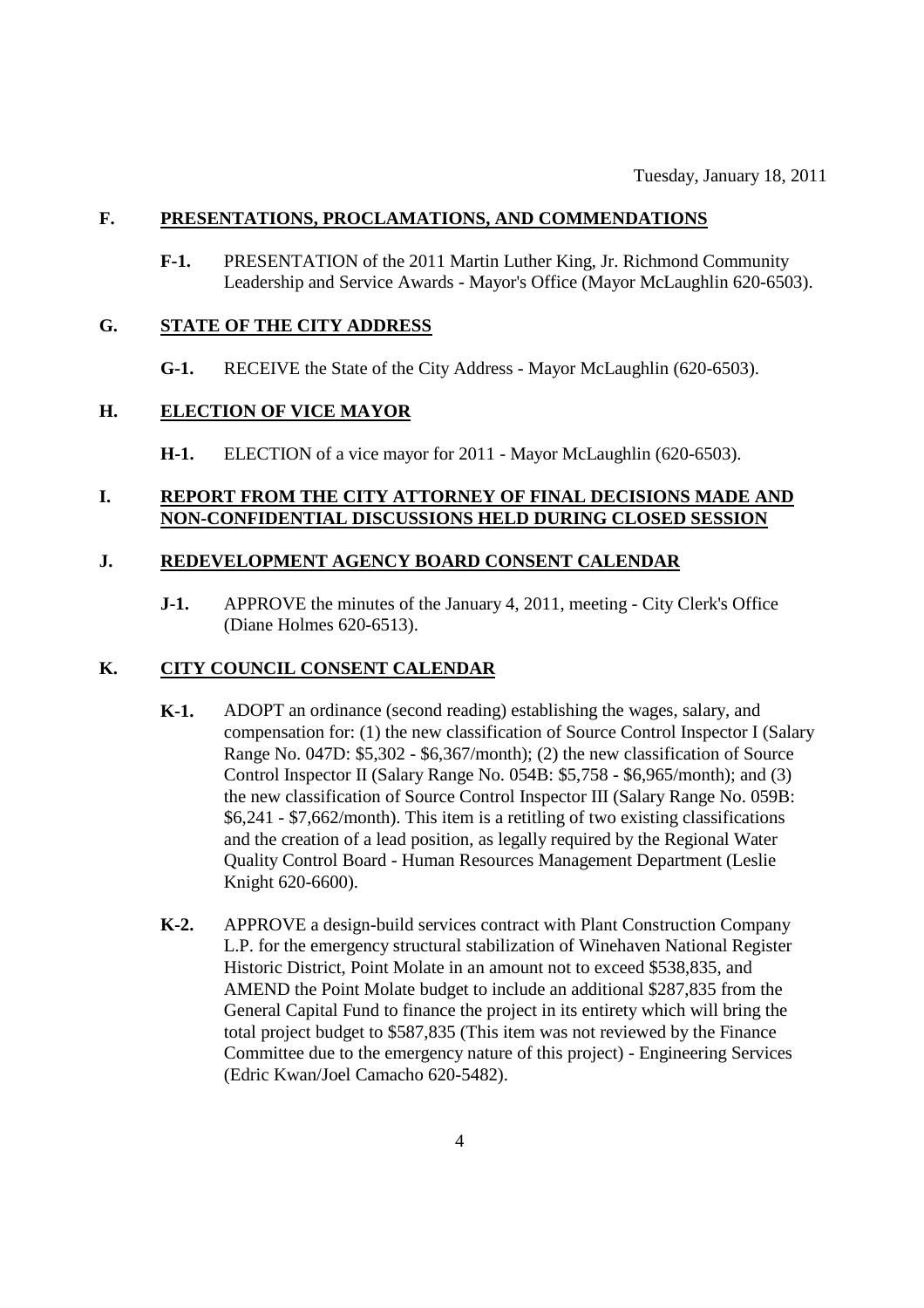- **K-3.** APPROVE an amendment to the contract with Quetzal Soccer to provide graphic arts, production services, and marketing material for the Employment and Training Department. Total amount of the amendment is \$6,000 for a total contract amount that will not exceed \$15,900, and for the term of January 18, 2011, through June 30, 2011 - Employment and Training Department (Sal Vaca/Jay Leonhardy 307-8019).
- **K-4.** APPROVE an amendment to the city's office supply contract to modify the vendor name from MW Drucquer & Drucquer, dba Radstons Office Supply, to Independent Stationers, Inc., which is the cooperative that administers Radstons' accounts. The underlying contract provisions previously approved by the City Council are unchanged - Finance Department (James Goins 620-6935).
- **K-5.** ADOPT an ordinance (second reading) establishing the wages, salary, and compensation for the new classification of Richmond Housing Authority Contract Administrator (Salary Range No. 055D: \$5,993 - \$7,242/month) - Human Resources Management Department (Leslie Knight 620-6600).
- **K-6.** APPROVE the City Council 2011 Standing Committee, Regional, and Liaison position appointments - Mayor's Office (Mayor McLaughlin 620-6503).
- **K-7.** APPROVE the following appointments: Arts and Culture Commission: Ben Steinberg, term expiring January 31, 2015; Richmond-Shimada Friendship Commission: Joshua Miklich, term expiring January 18, 2014 - Mayor's Office (Mayor McLaughlin 620-6503).
- **K-8.** ADOPT a resolution designating and authorizing the city manager, finance director, and emergency services manager as officials who may apply for federal and state post-disaster financial assistance under the Natural Disaster Assistance Act - Fire Department (Chief Michael Banks 307-8041).
- **K-9.** APPROVE the minutes of the January 4, 2011, meeting City Clerk's Office (Diane Holmes 620-6513).
- **K-10.** APPROVE a contract with Municipal Resource Group, LLC, in an amount not to exceed \$118,875, to serve as the Interim Director of Library and Cultural Services and to provide consulting services while the city recruits a permanent Director from January 19, 2011 through June 30, 2011. (This item was not reviewed by the Finance Committee because no future Finance Committee meeting is scheduled at this time) - Human Resources Management Department (Leslie Knight 620-6600).